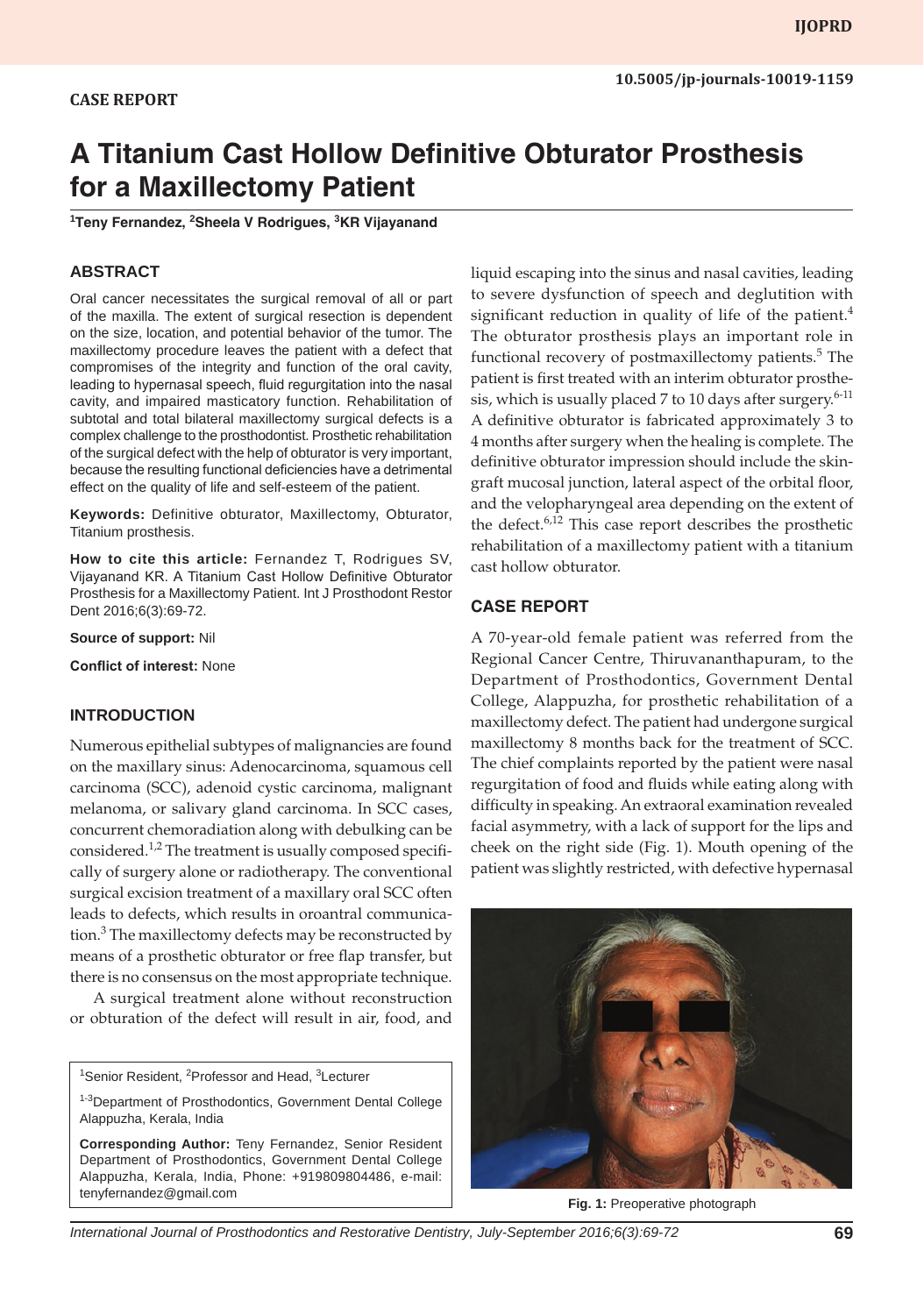#### *Teny Fernandez et al*

speech. Intraoral examination revealed an Aramany type II palatal defect involving the right side of the arch (Fig. 2). After blocking out the undercuts of the defect with petrolatum-laden cotton, the primary diagnostic impressions were made using irreversible hydrocolloid impression material (Zelgan Alginate, Dentsply). The maxillectomy defect was outlined and the cast was surveyed for designing the titanium metal framework. A special tray with a uniform 2 mm wax spacer was fabricated for the final impression procedure. Rest seats were prepared on disto-occlusal of 26 and mesio-occlusal of 27, to receive rests of embrasure clasp. Guide planes were prepared on distal of 23 and mesial of 25. After completion of the mouth preparation, border molding of the defect side was done using polyvinyl siloxane putty in an incremental manner. The final impression was made using polyvinyl siloxane light body material (Aquasil, Dentsply) (Fig. 3). The design was transferred onto the master cast. A refractory cast was made by duplicating the blocked-out master cast using reversible hydrocolloid. An inlay wax pattern of the frame work was made on the





**Fig. 2:** Intraoral maxillectomy defect **Fig. 3:** Final impression of the defect





**Fig. 4:** Framework design for titanium casting **Fig. 5:** Titanium framework after casting



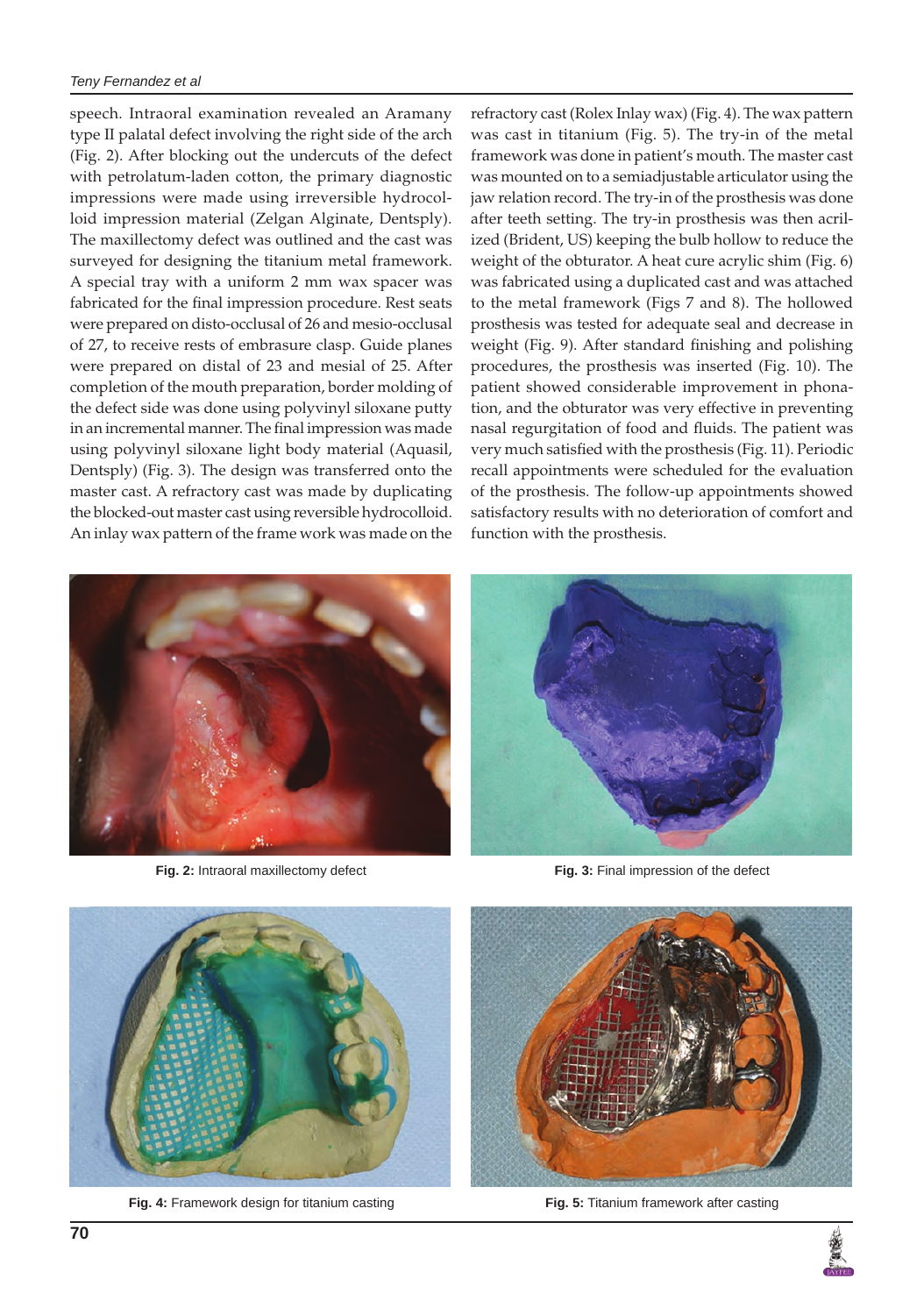*A Titanium Cast Hollow Definitive Obturator Prosthesis for a Maxillectomy Patient*





**Fig. 6:** Fabrication of acrylic shim **Fig. 7:** Two parts of the prosthesis before joining



**Fig. 8:** The final prosthesis after joining **Fig. 9:** Demonstration of hollowing





**Fig. 10:** The prosthesis inserted intraorally **Fig. 11:** Postoperative photograph

**DISCUSSION**



Maxillectomy defects can be classified as partial, limited, medial, total, subtotal, radical, or extended.13 Although few researchers<sup>14</sup> suggest that free surgical flaps offer the surgeon with an opportunity of dealing with the issues of prosthetic obturation like nasal leakage, cleansing, and regular prosthetic correction, it must be realized that surgical flap reconstruction remains associated with